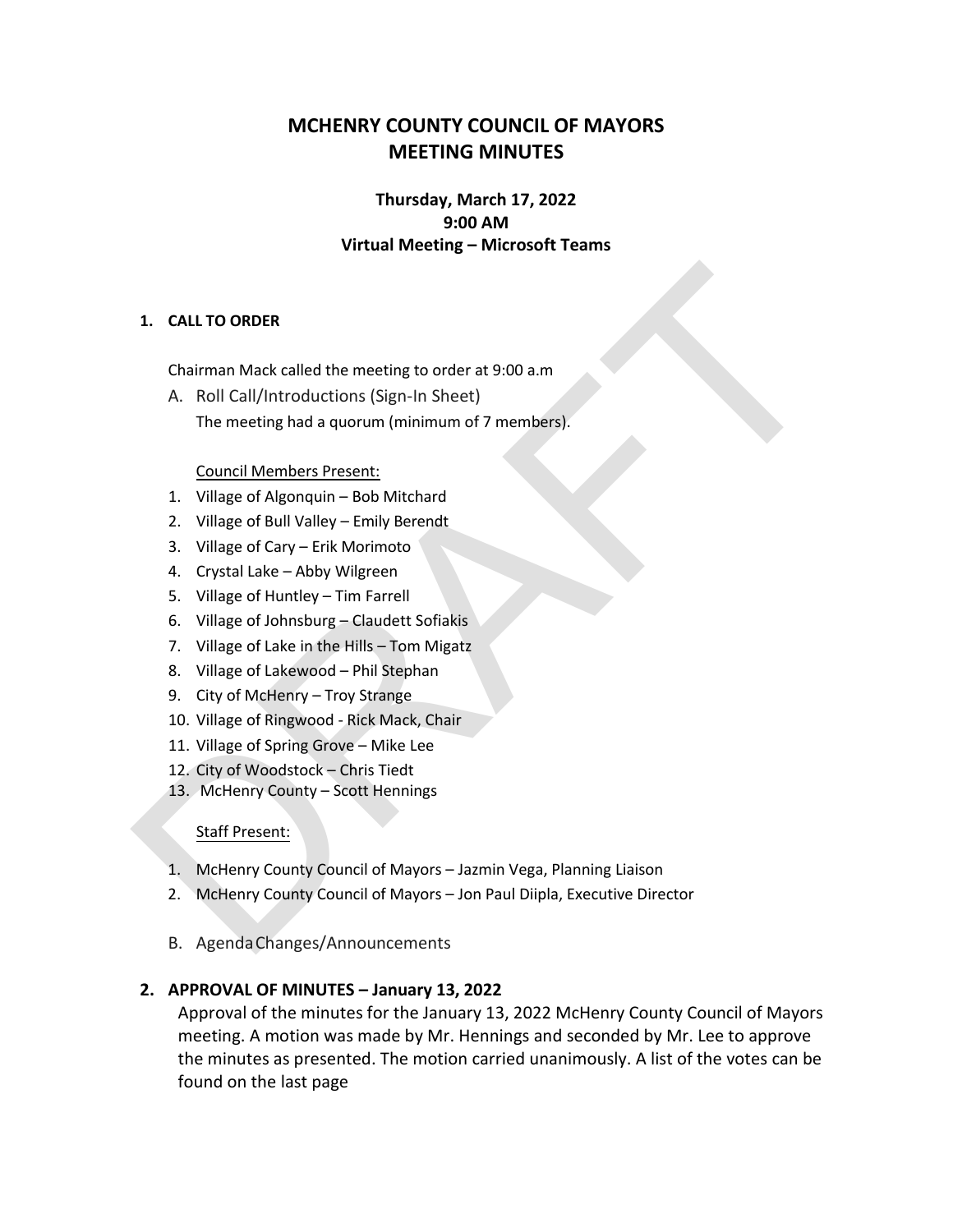#### **3. PUBLIC COMMENT**

There was no public comment.

#### **4. AGENCY REPORTS**

a. IDOT Highway Report – Katie Herdus

Ms. Herdus reported on the Multi-Year Program and it is expected to be completed at<br>the end of March. The Council sheets are updated to reflect any changes, with the<br>most ontceable change being the expected rarge telting d Ms. Herdus reported on the Multi-Year Program and it is expected to be completed at the end of March. The Council sheets are updated to reflect any changes, with the most noticeable change being the expected target letting date. There are three projects on the January letting and one on the March for McHenry County. Illinois 176 at Deerpass to Dean; the contractor is working on tree removal and will start work closer to May. 176 at Mish is waiting on utility delays. U.S 20 at Marengo; the contractor is starting work and should have the curbs poured by the end of the month and asphalt in place by the end of May. Utility work will begin on 147 at 176 once the contract is let. Ms. Herdus encouraged anyone with questions to email her, with her email provided in the IDOT sheets located in the meeting packet.

b. CMAP Report – Mary Weber

CMAP has moved to Legistar software. All CMAP meeting material is available there. CMAQ and STP selection committees will next meet on April 14, 2022. Legistar will provide a reminder and meeting materials after attendees sign up for them. March 18, 2022 is the deadline for the STP-L Shared Fund obligation extension for construction phases will expire. March 31, 2022 the STP-L Shared Fund obligation deadline extensions for non-construction phases expire. If those obligations need to be met, reach out to the Planning Liaison or Ms. Weber.

c. Pace Report – Jessica Rybarczyk

Ms. Rybarczyk joins the council of Mayors meeting as representative. Pace has provided material with updated information on Pace's mask policy and Pace Suburban Bus employment opportunities. This information may be found in the meeting packet.

d. Metra Report – Katie Renteria

Metra has announced that they will be extending the expiriation date on one-way and 10-day rides for tickets purchased in March 2020. Those will now remain valid until June 21, 2022. In February 2022, Metra provided 1.2 million trips, twice as many trips compared to February 2021. There is an increase in the ridership numbers as COVID restrictions are lifting. Service enhancements will continue and are expected throughout the region in the coming weeks.

di. RTA Report

RTA was not present.

dii. McHenry County – Scott Hennings

Mr. Hennings noted the service enhancements of Metra and good service. Mr. Hennings shared that the bid for the county paving contract was upped this year. He shared there was a letting on March 9, 2022. This years program will encompass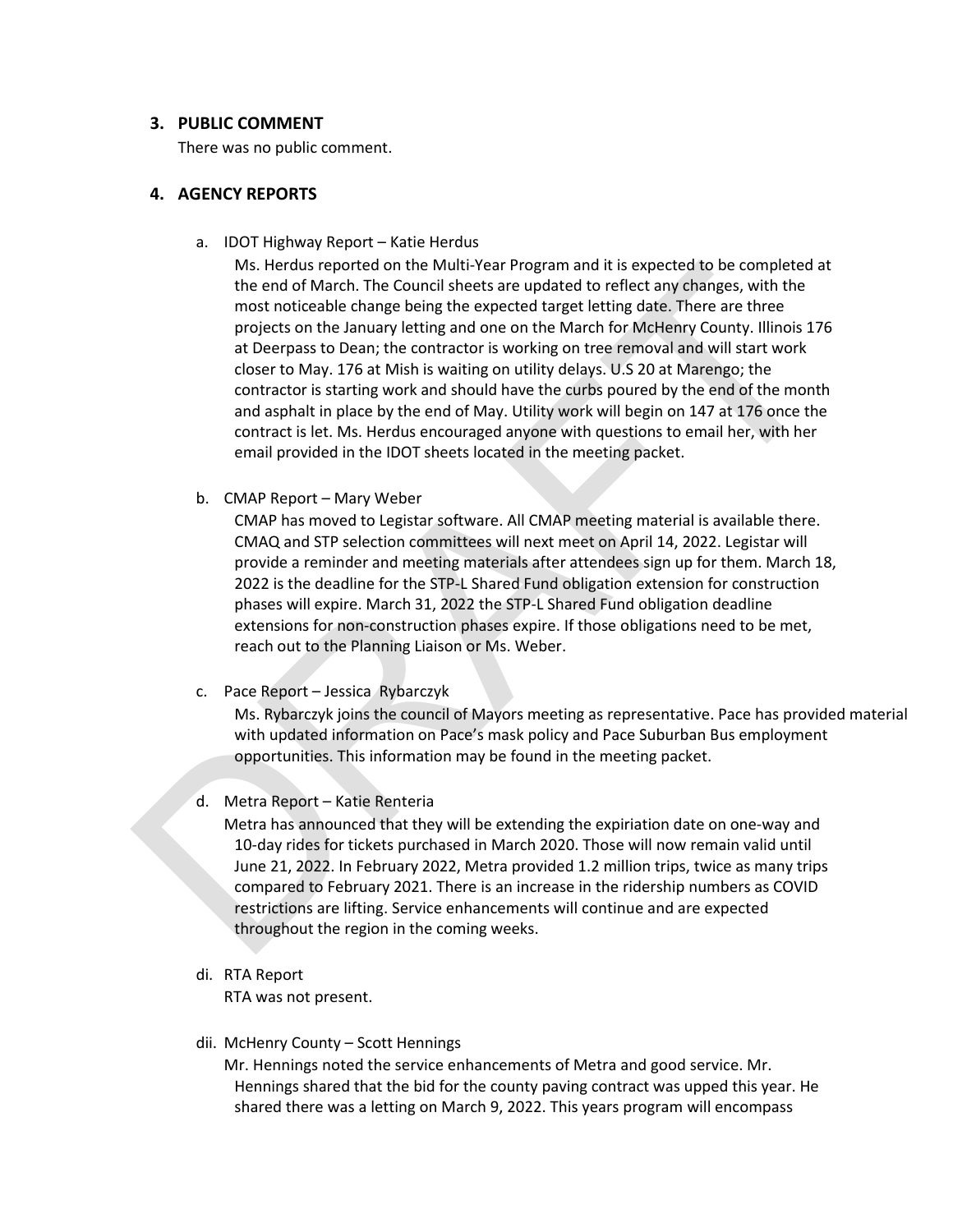major resurfacing projects; Algonquin Road from IL 47 to IL 31 which is a four lane project. It will also include Randall Road from County Line to Harnish. Flashing yellow arrows will be installed on Algonquin Road. Eight intersections will receive flashing yellow arrows this year and installation will begin in May 2022. As an update for the Johnsburg Road Bridge, four deficient beams will be replaced in two stages. There will be disruptions on the turn-lane. May 11, 2022 is the tentative bid date with a summer start. This will ensure the bridge will remain operational until full reconstruction begins in several years. Mr. Hennings also shared that McHenry County received a congressionally directed spending for the Randall Road North project. Senator Duckworth was able to carry the earmark through the process. Construction is aimed to begin in 2024 and the McHenry County Division of Transportation Planning team is preparing an application for a RAISE grant for federal dollars.

Mr. Mitchard asked for a link to the paving projects as Algonquin is impacted; he would like to add these resources to the Village of Algonquins website and social mediate sites. Mr. (Tom LITH) also requested the website links. Mr. Hennings confirmed he would share those resources.

g. Illinois Tollway Report – Kelsey Passi

in several years. Mr. Hennings also shared that McHenny County received a<br>congressionally directed spending for the Randall Road North project. Senator<br>Duckworth was able to carry the earmark through the process. Construct Ms. Passi shared the tollways 2021 accomplishments. Ms. Passi shared the Illinois Tollway's 2021 accomplishments. They aided more than 24,000 customers in emergency roadside services, served more than 2 million customers with payby-plate service and expanded the I-Pass assist program. Illinois Tollway completed their 10th year of Move Illinois and developed the balance 2022 budget with 1.49 billion in revenue.

h. IDOT STP Local Program Update – Gerardo Fierro IDOT STP Local was not present.

#### **5. APPROVAL - MCHENRY COUNTY CONNECTION**

Mr. Peterson noted former Planning Liaison's, Emily Daucher, work on the McHenry County Connection. After her departure, the work on the plan has continued to create the final report that is seeking approval from the Council of Mayors.

Jennifer Pangborn, a consultant who has also worked on creating the final report, is on the meeting call to answer additional questions about the plan. The Project Goals were created from public engagement efforts. Public Engagement efforts were diverse in their outreach in public and private entities. Focus groups engaged with townships, IDOT, and the conservation district. Surveys were released in addition to 2 virtual public meetings. Based on this information, a recommended facilities map was developed. Presentation slides were provided in the meeting packet.

A motion to approve the McHenry County Connection Plan was made by Mr. Morimoto and seconded by Mr. Lee. The motion carried unanimously. A list of the votes can be found on the last page.

#### **6. MCHENRY COUNTY COUNCIL OF MAYORS SURFACE TRANSPORTATION PROGRAM – LOCAL: STAFF RECOMMENDED PROGRAM**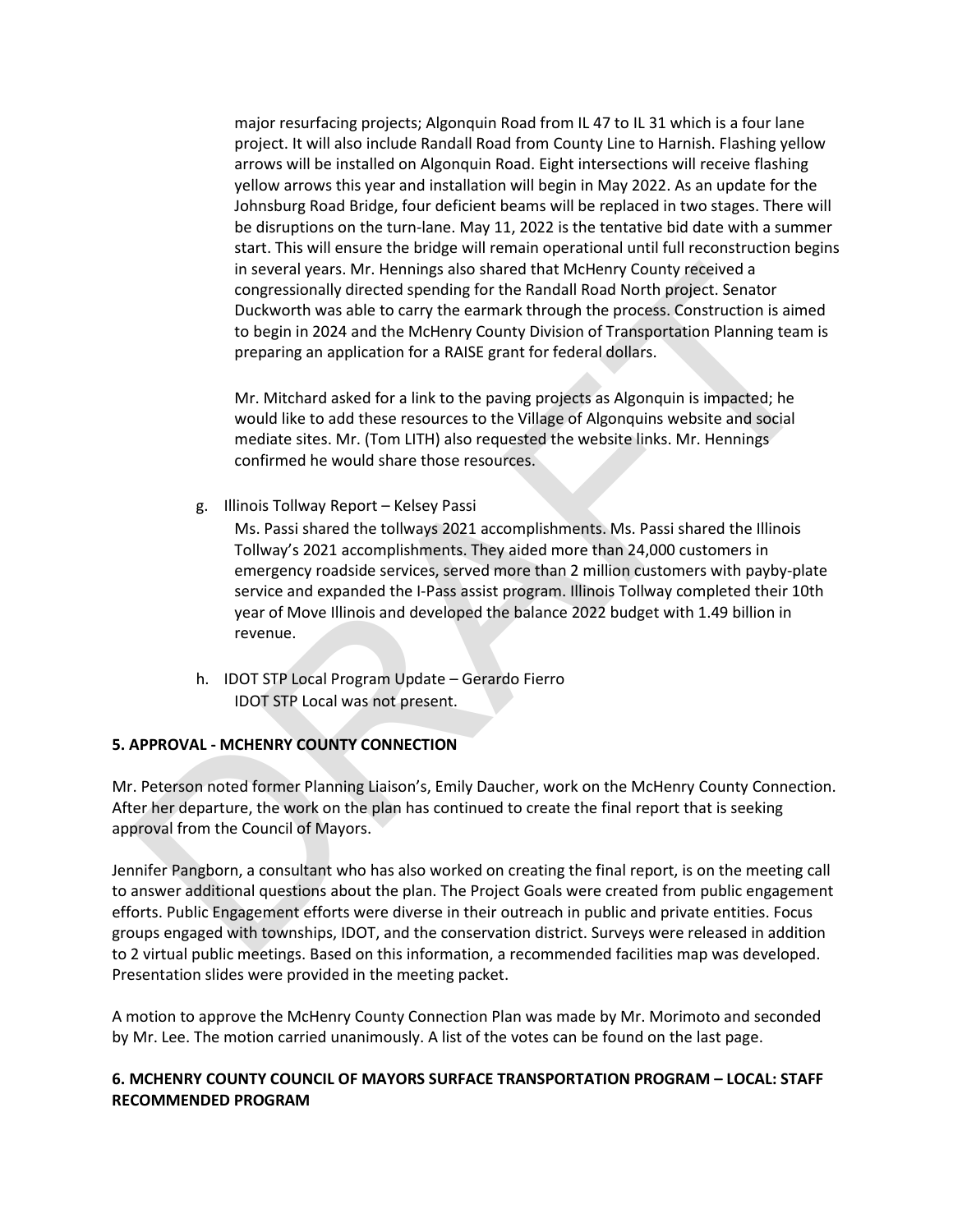Ms. Vega shared an updated recommended program found on page 47 of the meeting packet. One project was reprogrammed from FY 2022- FY 2023 to FY 2023-FY 2024.

A motion to approve was made by Mr. Mitchard and seconded by Mr. Hennings. The motion carried unanimously. A list of the votes can be found on the last page.

#### **7. DISCUSSION - INFRASTRUCTURE INVESTMENT AND JOBS ACT**

Ms. Vega gave a brief overview of the Infrastructure Investment and Jobs Act presentation that Chairman Mack attended in February 2022. The presentation slides may be found in the meeting packet.

#### **8. PLANNING LIAISON REPORT**

Ms. Vega reported that a Frequently Asked Questions page has been added to the Council of Mayors webpage. She also encouraged those applying for STP-L funds to submit their applications before the March 18, 2022 deadline.

## **9. OTHER BUSINESS / ANNOUCEMENTS**

Mr. Morimoto shared that the next McHenry County Municipal Partnering meeting is next Tuesday, March 22, 2022 at 2:30 PM at the Cary Municipal Center. Following that meeting is the first networking opportunity for membership where World Water Day will be celebrated.

S. Vega gave a brief overview of the Infrastructure Investment and Jobs Act presentation that<br>airman Mack attended in February 2022. The presentation slides may be found in the meeting packet.<br>**PLANNING LIAISON REPORT**<br>**PL** Mr. Hennings reported that the five-year transportation program will begin to be updated shortly. He asked that those with county roads who would like to submit a project for consideration should reach out to him or Mr. Diipla. Mr.Lee inquired about the Village of Spring Groves participation in ongoing conversations, which Mr. Hennings confirmed.

## **10. NEXT MEETING DATE AND LOCATION**

Chairman Mack announced that the next MCCOM meeting will be held in-person with no remote option. He explained this will provide an opportunity for more fruitful conversation and networking. He shared that the meeting location will be determined closer to the meeting date.

#### **11. ADJOURNMENT**

| <b>NAME</b>            | <b>COMMUNITY</b>     | <b>VOTE</b>        |
|------------------------|----------------------|--------------------|
| Village of Algonquin   | <b>Bob Mitchard</b>  | <b>APPROVE</b>     |
| Village of Bull Valley | <b>Emily Berendt</b> | <b>APPROVE</b>     |
| Village of Cary        | Erik Morimoto        | <b>APPROVE</b>     |
| Crystal Lake           | Abby Wilgreen        | <b>NOT PRESENT</b> |
| Village of Huntley     | <b>Tim Farrell</b>   | <b>NOT PRESENT</b> |

#### **APPROVAL OF MINUTES**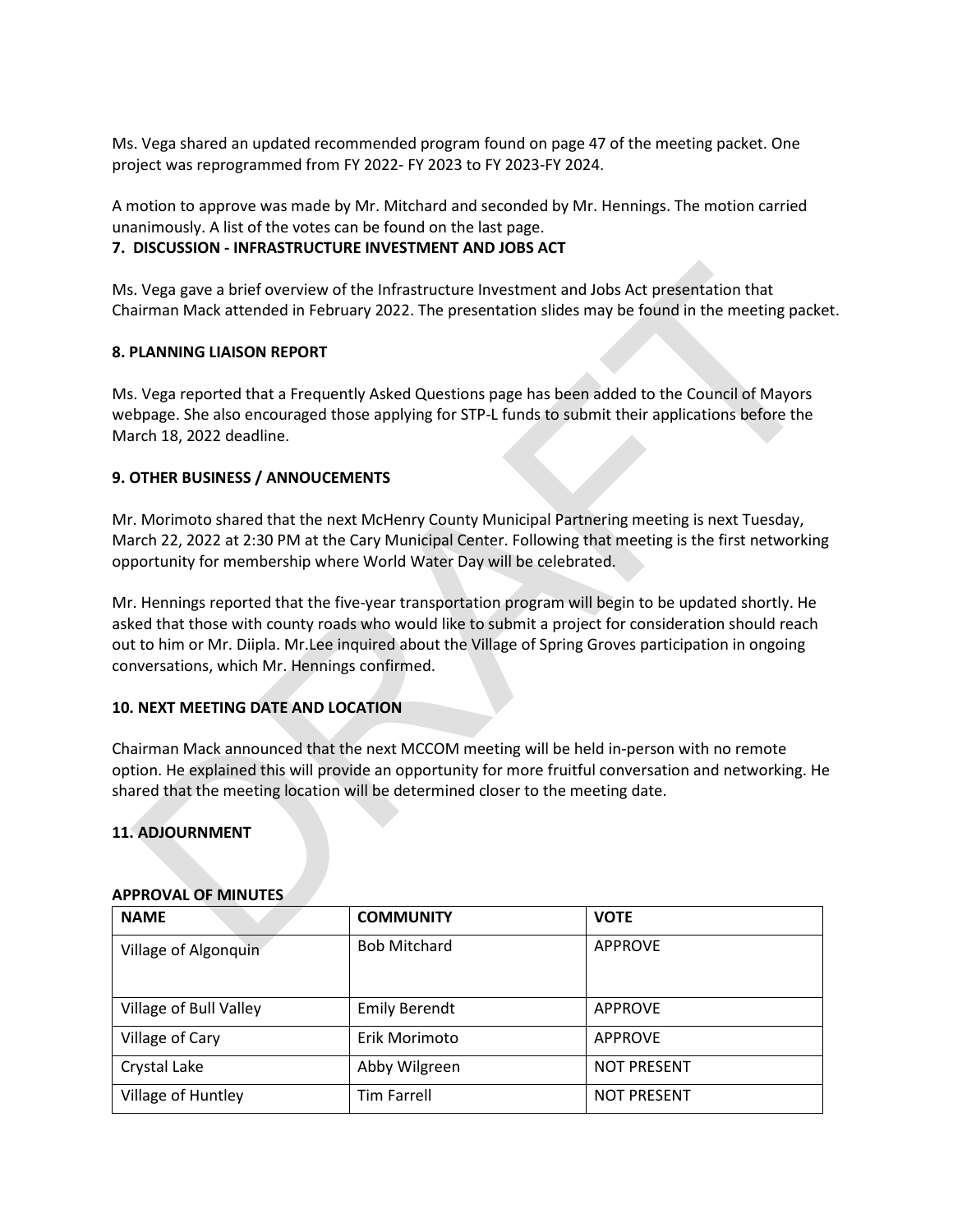| Village of Johnsburg         | Claudett Sofiakis     | <b>NOT PRESENT</b> |
|------------------------------|-----------------------|--------------------|
| Village of Lake in the Hills | <b>Tom Migatz</b>     | <b>APPROVE</b>     |
| Village of Lakewood          | Phil Stephan          | <b>APPROVE</b>     |
| City of McHenry              | <b>Troy Strange</b>   | <b>APPROVE</b>     |
| Village of Ringwood          | <b>Rick Mack</b>      | <b>APPROVE</b>     |
| Village of Spring Grove      | Mike Lee              | <b>APPROVE</b>     |
| <b>McHenry County</b>        | <b>Scott Hennings</b> | <b>APPROVE</b>     |
|                              |                       |                    |

### **APPROVAL OF MCHENRY COUNTY CONNECTION**

| Village of Spring Grove                                    | Mike Lee                 | <b>APPROVE</b>     |
|------------------------------------------------------------|--------------------------|--------------------|
| <b>McHenry County</b>                                      | <b>Scott Hennings</b>    | <b>APPROVE</b>     |
|                                                            |                          |                    |
|                                                            |                          |                    |
| APPROVAL OF MCHENRY COUNTY CONNECTION                      |                          |                    |
| <b>NAME</b>                                                | <b>COMMUNITY</b>         | <b>VOTE</b>        |
| Village of Algonquin                                       | <b>Bob Mitchard</b>      | <b>APPROVE</b>     |
|                                                            |                          |                    |
| Village of Bull Valley                                     | <b>Emily Berendt</b>     | <b>NOT PRESENT</b> |
| Village of Cary                                            | Erik Morimoto            | <b>APPROVE</b>     |
| Crystal Lake                                               | Abby Wilgreen            | <b>APPROVE</b>     |
| Village of Huntley                                         | <b>Tim Farrell</b>       | <b>APPROVE</b>     |
| Village of Johnsburg                                       | <b>Claudett Sofiakis</b> | <b>APPROVE</b>     |
| Village of Lake in the Hills                               | <b>Tom Migatz</b>        | <b>APPROVE</b>     |
| Village of Lakewood                                        | Phil Stephan             | <b>APPROVE</b>     |
| City of McHenry                                            | <b>Troy Strange</b>      | <b>APPROVE</b>     |
| Village of Ringwood                                        | <b>Rick Mack</b>         | <b>APPROVE</b>     |
| <b>Village of Spring Grove</b>                             | Mike Lee                 | <b>APPROVE</b>     |
| City of Woodstock                                          | <b>Christ Tiedt</b>      | <b>APPROVE</b>     |
| <b>McHenry County</b>                                      | <b>Scott Hennings</b>    | <b>APPROVE</b>     |
|                                                            |                          |                    |
|                                                            |                          |                    |
| APPROVAL OF STAFF RECOMMENDED STP-L PROGRAM<br><b>NAME</b> | <b>COMMUNITY</b>         | <b>VOTE</b>        |
|                                                            |                          |                    |

## **APPROVAL OF STAFF RECOMMENDED STP-L PROGRAM**

| <b>NAME</b>            | <b>COMMUNITY</b>     | <b>VOTE</b>    |
|------------------------|----------------------|----------------|
| Village of Algonquin   | <b>Bob Mitchard</b>  | <b>APPROVE</b> |
|                        |                      |                |
| Village of Bull Valley | <b>Emily Berendt</b> | <b>APPROVE</b> |
| Village of Cary        | Erik Morimoto        | <b>APPROVE</b> |
| Crystal Lake           | Abby Wilgreen        | <b>APPROVE</b> |